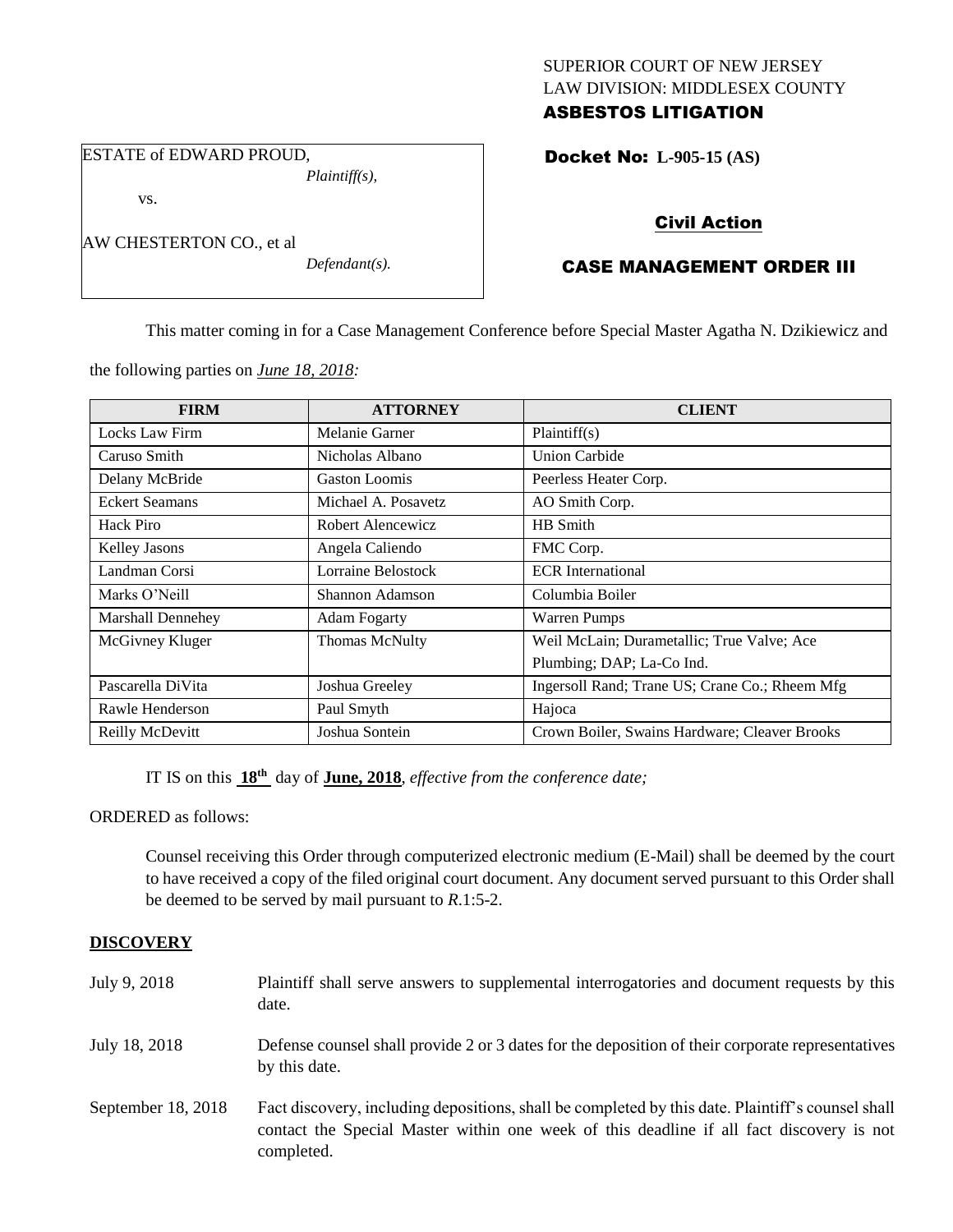September 18, 2018 Depositions of corporate representatives shall be completed by this date.

### **EARLY SETTLEMENT**

September 28, 2018 Settlement demands shall be served on all counsel and the Special Master by this date.

### **SUMMARY JUDGMENT MOTION PRACTICE**

- September 28, 2018 Plaintiff's counsel shall advise, in writing, of intent not to oppose motions by this date.
- October 12, 2018 Summary judgment motions shall be filed no later than this date.
- November 9, 2018 Last return date for summary judgment motions.

#### **MEDICAL DEFENSE**

- September 18, 2018 Plaintiff shall serve medical expert reports by this date.
- December 31, 2018 Defendants shall identify its medical experts and serve medical reports, if any, by this date. In addition, defendants shall notify plaintiff's counsel (as well as all counsel of record) of a joinder in an expert medical defense by this date.

### **LIABILITY EXPERT REPORTS**

- September 18, 2018 Plaintiff shall identify its liability experts and serve liability expert reports or a certified expert statement by this date or waive any opportunity to rely on liability expert testimony.
- December 31, 2018 Defendants shall identify its liability experts and serve liability expert reports, if any, by this date or waive any opportunity to rely on liability expert testimony.

#### **ECONOMIST EXPERT REPORTS**

- September 18, 2018 Plaintiff shall identify its expert economists and serve expert economist report(s), if any, by this date or waive any opportunity to rely on economic expert testimony.
- December 31, 2018 Defendants shall identify its expert economists and serve expert economist report(s), if any, by this date or waive any opportunity to rely on economic expert testimony.

#### **EXPERT DEPOSITIONS**

January 31, 2019 Expert depositions shall be completed by this date. To the extent that plaintiff and defendant generic experts have been deposed before, the parties seeking that deposition in this case must file an application before the Special Master and demonstrate the necessity for that deposition. To the extent possible, documents requested in a deposition notice directed to an expert shall be produced three days in advance of the expert deposition. The expert shall not be required to produce documents that are readily accessible in the public domain.

#### **PRE-TRIAL AND TRIAL**

| September 18, 2018 | The settlement conference previously scheduled on this date is <b>cancelled</b> . |
|--------------------|-----------------------------------------------------------------------------------|
| October 25, 2018   | The settlement conference previously scheduled on this date is <b>cancelled</b> . |